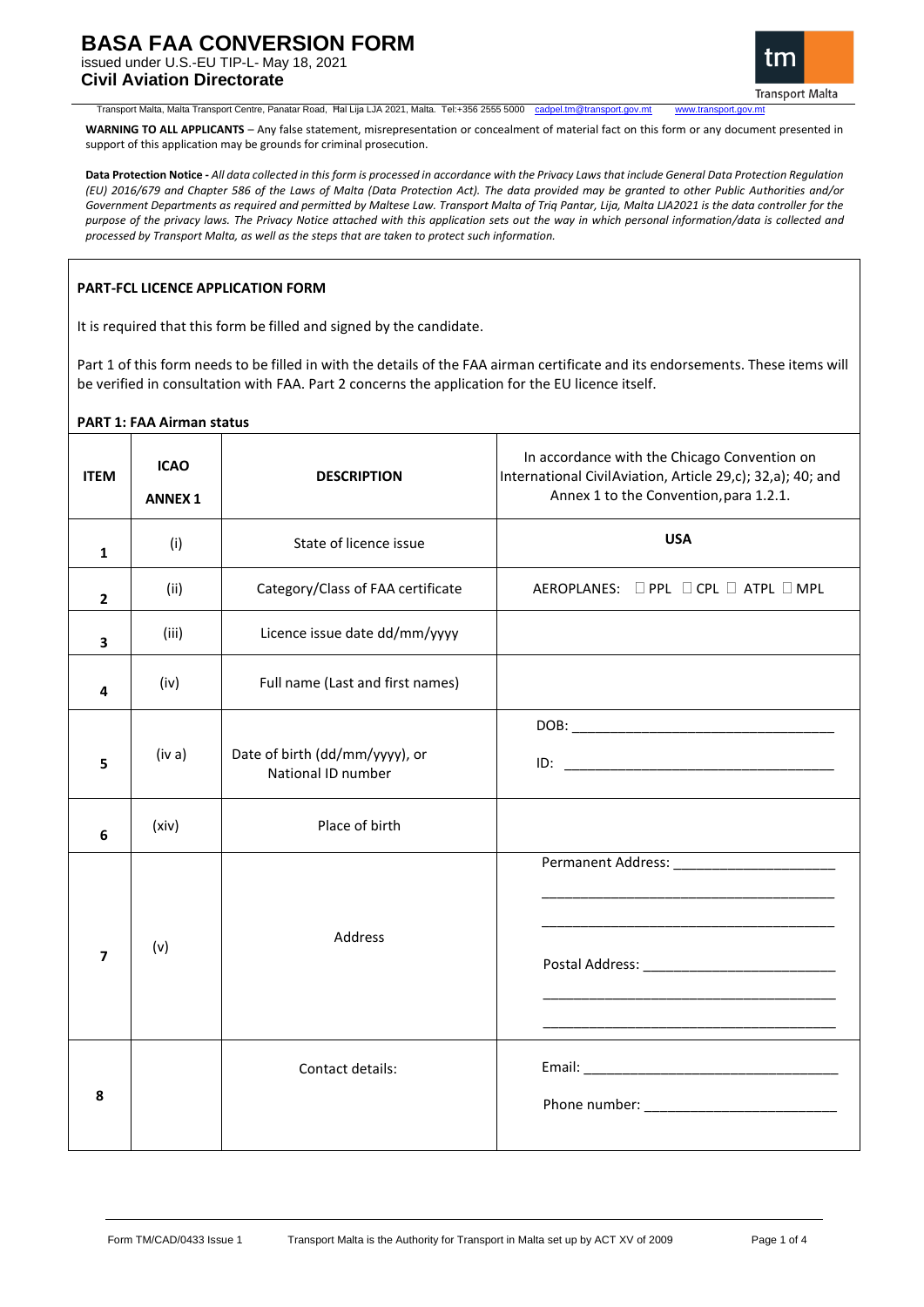# **BASA FAA CONVERSION FORM**

issued under U.S.-EU TIP-L- May 18, 2021 **Civil Aviation Directorate** 



Transport Malta, Malta Transport Centre, Panatar Road, Ħal Lija LJA 2021, Malta. Tel:+356 2555 5000 [cadpel.tm@transport.gov.mt](mailto:cadpel.tm@transport.gov.mt) www.transp

| $\boldsymbol{9}$ | (vi)   | Nationality                                                                                                     |                                                                           |                         |
|------------------|--------|-----------------------------------------------------------------------------------------------------------------|---------------------------------------------------------------------------|-------------------------|
| 10               | (viii) | Issuing authority (conditions under<br>which the licence was issued, where<br>necessary)                        | <b>FAA</b>                                                                |                         |
| 11               | (xii)  | Valid and non-expired<br>ratings/privileges and certificates held                                               | Ratings and certificates                                                  | Issue date (dd/mm/YYYY) |
|                  |        | (Only Class or Instrument ratings)                                                                              |                                                                           |                         |
|                  |        |                                                                                                                 |                                                                           |                         |
|                  |        |                                                                                                                 |                                                                           |                         |
|                  |        |                                                                                                                 |                                                                           |                         |
| 12               | (xiii) | Remarks, i.e., special endorsements<br>relating to limitations, restrictions and<br>endorsements for privileges | Special endorsements:                                                     |                         |
|                  |        | (e.g.: language proficiency level and<br>validity (English, others))                                            | Last Flight Review in English<br>(for language request)                   | Date (dd/mm/yyyy):      |
|                  |        |                                                                                                                 |                                                                           |                         |
| 13               |        | Past or pending enforcement action*                                                                             | Yes $\Box$ No $\Box$<br>(If yes, please give details on a separate page.) |                         |
| 14               |        | Is the licence in point 2 a validation issued by                                                                | Yes $\Box$ No $\Box$                                                      |                         |
|                  |        | the FAA on the basis of a licence issued by<br>another Contracting State to the Chicago<br>Convention.**        | (Please add details hereunder)                                            |                         |
| 15               |        | Initial PART-MED medical certificate:                                                                           |                                                                           |                         |
|                  |        |                                                                                                                 |                                                                           |                         |
|                  |        |                                                                                                                 |                                                                           |                         |
|                  |        |                                                                                                                 |                                                                           |                         |

\* Item 13 specify if there is a current investigation into the medical certificate and licence, or suspension or revocation thereof.

\*\* Item 14: e.g. has it been rendered valid according 1.2.1 of Annex 1 of the Chicago Convention?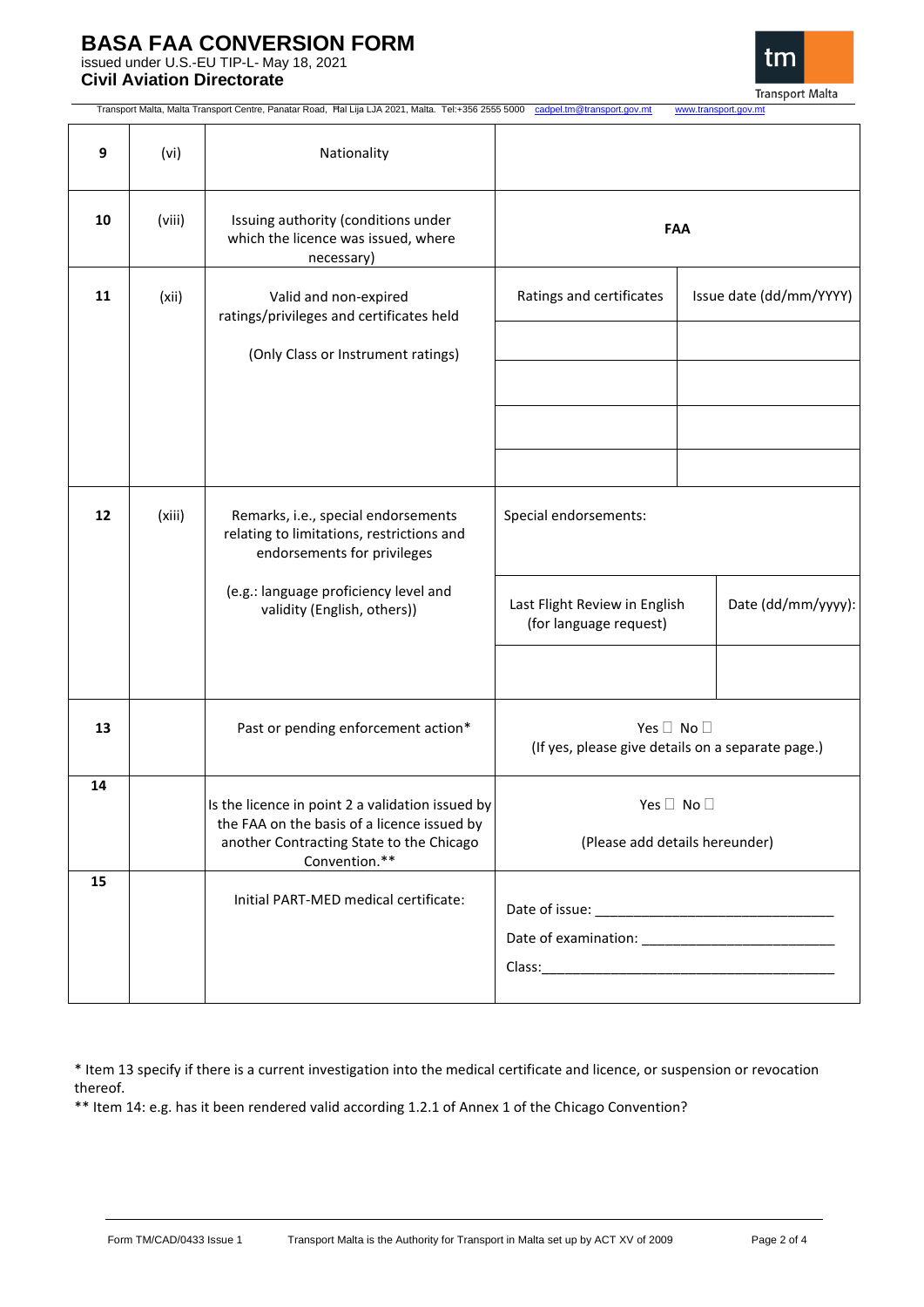# **BASA FAA CONVERSION FORM**

issued under U.S.-EU TIP-L- May 18, 2021

# **Civil Aviation Directorate**



| Transport Malta                                                                                                                                                                                                                                                                                                                                                                                                     |
|---------------------------------------------------------------------------------------------------------------------------------------------------------------------------------------------------------------------------------------------------------------------------------------------------------------------------------------------------------------------------------------------------------------------|
| Transport Malta, Malta Transport Centre, Panatar Road, Hal Lija LJA 2021, Malta. Tel:+356 2555 5000 cadpel.tm@transport.gov.mt<br>www.transport.gov.mt                                                                                                                                                                                                                                                              |
| <b>PART 2: Application for PART-FCL licence</b>                                                                                                                                                                                                                                                                                                                                                                     |
| I, 1, 2008 (Last and first name) hereby apply for a PART-FCL licence or rating.                                                                                                                                                                                                                                                                                                                                     |
| Type of licence applied for: Private Pilot licence - Aeroplanes                                                                                                                                                                                                                                                                                                                                                     |
| Rating's applied for: SEP(L)□ MEP(L)□ Night Rating□ IR(A) for SE□ IR(A) for ME□                                                                                                                                                                                                                                                                                                                                     |
| Holder of a PART-FCL licence: Yes: □ No□                                                                                                                                                                                                                                                                                                                                                                            |
| In case of holder of a PART-FCL Licence:                                                                                                                                                                                                                                                                                                                                                                            |
| a)                                                                                                                                                                                                                                                                                                                                                                                                                  |
| b)                                                                                                                                                                                                                                                                                                                                                                                                                  |
| c)                                                                                                                                                                                                                                                                                                                                                                                                                  |
| Have you passed the EU theoretical-knowledge or flight instruction, theoretical-knowledge examination or skill test in<br>another EU Member State then this one? Yes: $\Box$<br>No⊡                                                                                                                                                                                                                                 |
| If yes, please indicate which country: Theoretical Knowledge Examination: _________________________                                                                                                                                                                                                                                                                                                                 |
|                                                                                                                                                                                                                                                                                                                                                                                                                     |
|                                                                                                                                                                                                                                                                                                                                                                                                                     |
| Declaration:                                                                                                                                                                                                                                                                                                                                                                                                        |
| I hereby declare that I have not submitted any other request to another competent authority of a Member State of EASA.                                                                                                                                                                                                                                                                                              |
| I do not hold any PART-FCL, Part-BFCL or Part-SFCL in any other Member State of EASA.                                                                                                                                                                                                                                                                                                                               |
| I have never held any personnel license, certificate, rating, authorization or attestation with the same scope and in the<br>same category issued in another Member State which was revoked or suspended in any other Member State.                                                                                                                                                                                 |
| I have fully reviewed PEL Notice 90 and have submitted all the necessary paperwork for my application to be considered.                                                                                                                                                                                                                                                                                             |
| I hereby declare that the information provided on this application form is true, complete and correct to the best of my<br>belief and knowledge. I understand that in accordance with the Air Navigation Order, it is an offence to the Air Navigation<br>Order which is punishable by the National Law.                                                                                                            |
| I hereby declare, through my signature below, that I authorize TMCAD to verify the contents of this applicant from<br>information derived from my airmen record maintained by the FAA in accordance with the Privacy Act, under Privacy Act<br>System of Record, Aviation Record on Individuals, SORN 847.                                                                                                          |
| Signature of the applicant and Date of application:                                                                                                                                                                                                                                                                                                                                                                 |
| Attachments:                                                                                                                                                                                                                                                                                                                                                                                                        |
| (a) Originals or copies of:                                                                                                                                                                                                                                                                                                                                                                                         |
| FAA pilot certificate                                                                                                                                                                                                                                                                                                                                                                                               |
| valid medical certificates (FAA and EU-Part MED)                                                                                                                                                                                                                                                                                                                                                                    |
| passport or equivalent proof of identity<br>٠                                                                                                                                                                                                                                                                                                                                                                       |
| Logbook to show other relevant information, e.g. experience, the last flight review, the training                                                                                                                                                                                                                                                                                                                   |
| performed                                                                                                                                                                                                                                                                                                                                                                                                           |
| Skill test form                                                                                                                                                                                                                                                                                                                                                                                                     |
| Written documentation to demonstrate the currency as stated in (11) above<br>(b)<br>Any other documents as requested by TMCAD.<br>(c)                                                                                                                                                                                                                                                                               |
| Any incorrect information could disqualify the applicant from being granted a personnel licence, certificate, rating,<br>authorisation or attestation. In case of doubts, TMCAD may contact the competent authority of the Member State where the<br>applicant may have previously held any personnel licence, certificate, rating, authorisation or attestation or contact the FAA<br>for any further information. |